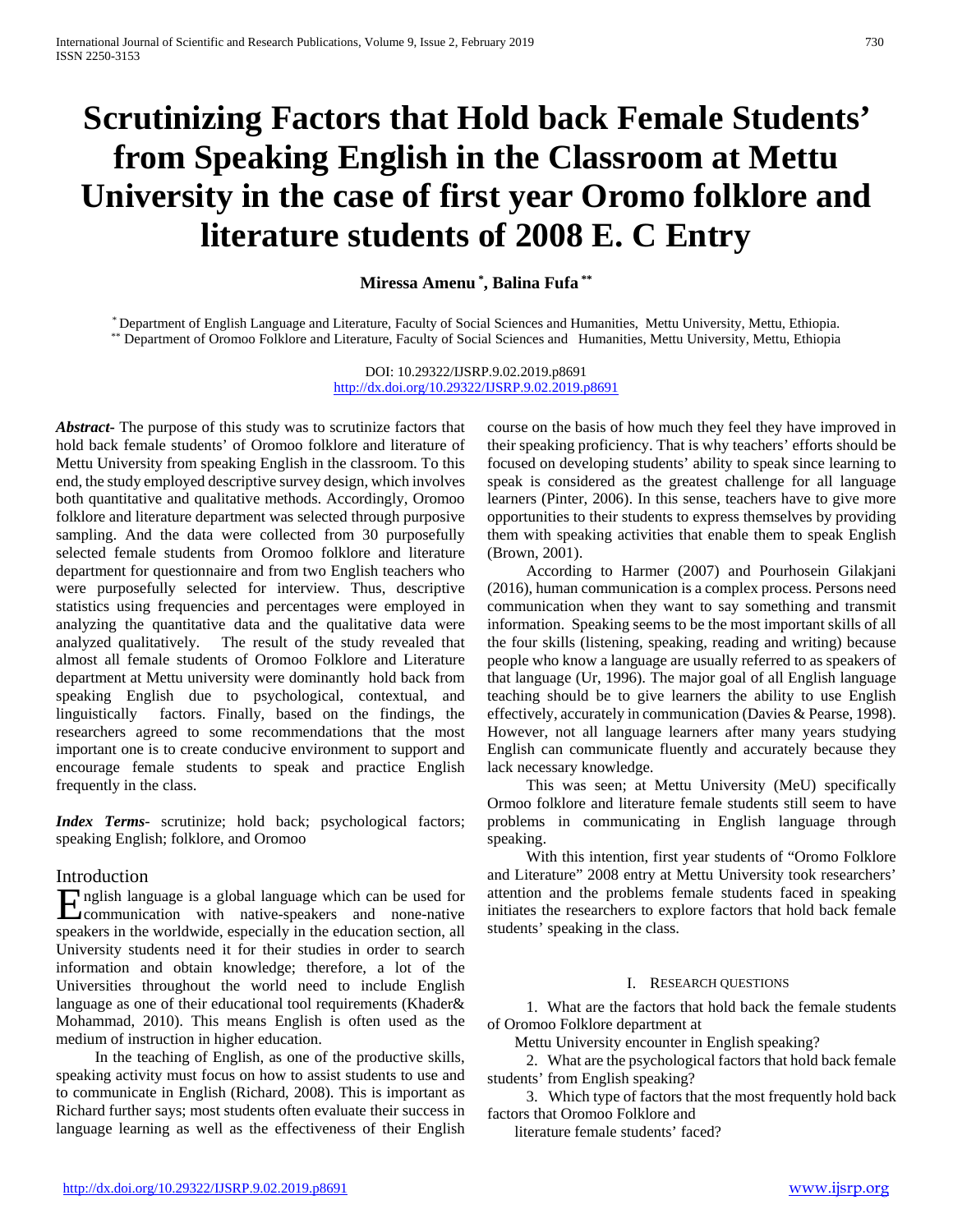4. What are the linguistic factors that hold back female students' English speaking skills?

 5. What are the context factors that hold back female students' English speaking skills?

#### II. OBJECTIVES OF THE STUDY

### **General Objectives**

 The general objective of this study is to scrutinize the factors that hold back female students' from English speaking in the classroom at Oromo Folklore and literature department.

#### **Specific Objectives**

The specific objectives of this study were to:

- Identify factors that hold back the female students of Oromo Folklore and literature department(OFLD) in Mettu University.
- Distinguish the psychological factors that hold back female students' from English speaking
- Make a distinction factors that the most frequently reported that hold back Oromoo Folklore and literature of female students' faced?
- Find out linguistic factors that hold back female students from English speaking
- Differentiate the context factors that hold back female students' from English speaking

#### III. RESEARCH DESIGN

 Since, the main objective of this study is to scrutinize the factors that hold back female students' from English speaking in English class in Oromo Folklore and Literature department, descriptive survey design with both qualitative and quantitative method were found appropriate. The main data gathering instruments used for the study were questionnaire, class room observation and interview. Students' questionnaire was mainly aimed at gathering information about factors that hold back them from English speaking in the class. An observation checklist was designed based on literature review and used during the observation time.

# IV. SAMPLE SIZE AND TECHNIQUES

 The present study is a case study. Only one department female students and two English were involved. Thus, the target population of this study was Year 1 female students who are enrolled in a Bachelor of Arts (BA) in Oromo Folklore and Literature at the Faculty of Social Sciences and Humanities (FSSH) and two English teachers at Mettu University in the academic year 2008 E.C. Therefore, the target population of the study was 33 Oromo folklore and literature department female students and 2 English teachers who gave compulsory courses (communicative Skills and basic writing skills) were selected through purposive sampling techniques. Since the goal of purposive sampling is credibility, not representativeness or the ability to generalize, the researchers employed the purposive sampling technique, which is a process of selecting a sample that is believed to represent a given population. Therefore, the purposive sampling technique was used for both female students and teachers because the goal of purposive sampling is credibility, not representativeness or the ability to generalize. For this reason, the researchers employed the purposive sampling technique, which is a process of selecting a sample that is believed to represent a given population.

#### **Source of Data**

 The sources of data were Oromo Folklore and Literature female students and English language teachers at Mettu University.

#### **Participants**

 This case study was conducted with the participation of 33 female students of Oromo Folklore and Literature and 2 English teachers who gave English courses for them. So it mainly focuses on scrutinizing the factors that hold back female students' from speaking English in the class.

# V. METHODS OF DATA ANALYSIS

 The research data was analyzed to examine the factors that hold back Oromo Folklore and Literature speaking skills of female students and causes for these hold back factors from the teacher's view. Therefore, the data which were gathered from female students and teachers through questionnaires, classroom observations and, interview was analyzed, interpreted and discussed accordingly.

#### VI. RESULTS AND DISCUSSION

 This study aimed at scrutinizing the extent to which factors hold back female students' from speaking English in the classroom at the department Oromo Folklore and literature. To collect relevant data for the study questionnaire, classroom observation, and interview were employed.

 Accordingly the results and discussions of female students' and teachers' responses, teachers' point view of factors that hold back from speaking English in the class compared with the classroom observation were scrutinizing . Finally, the major factors that hold back the female students' from speaking English in the class were treated under this section respectively.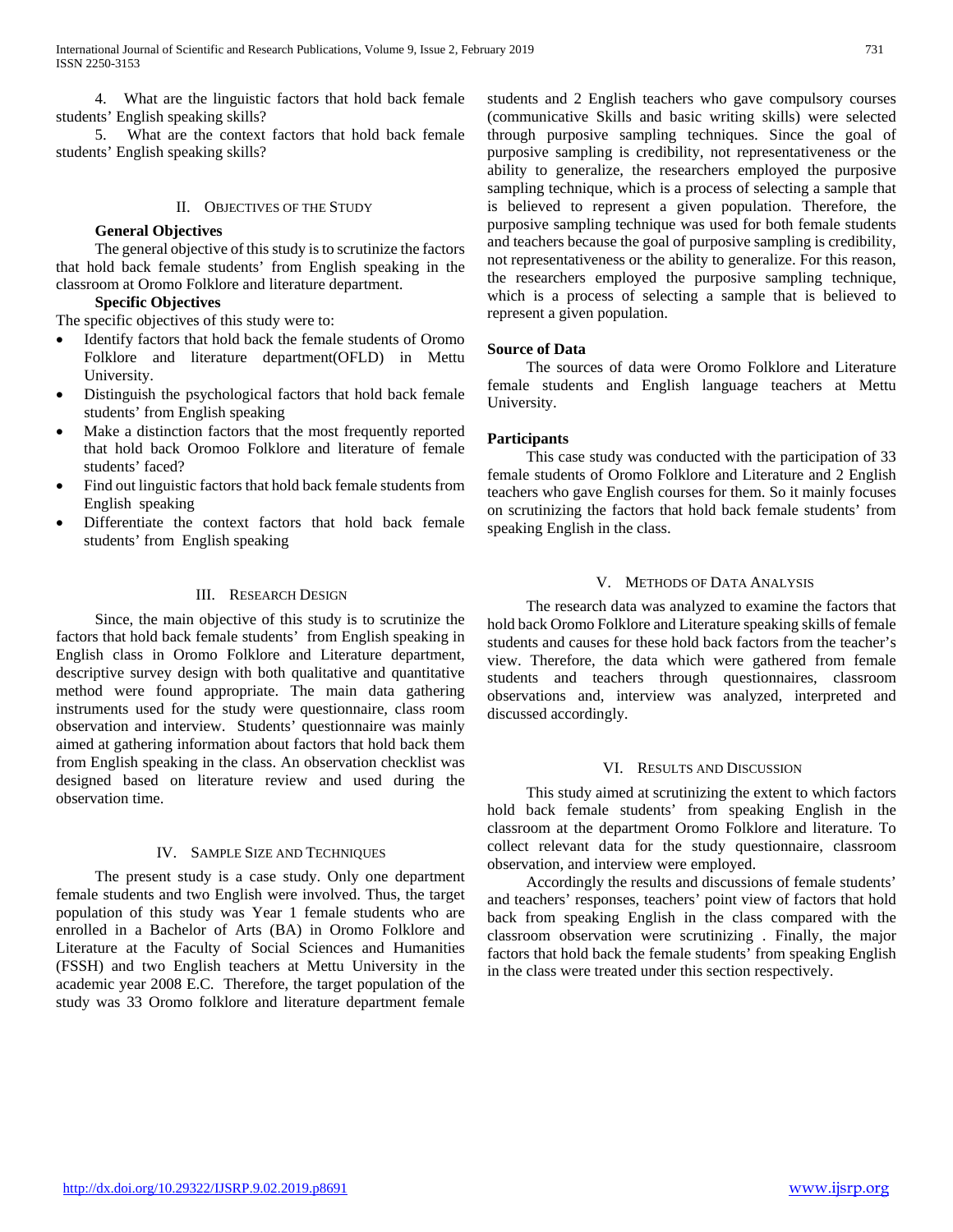| <b>Items</b>   |                                                                                         | <b>SA</b>  |               | $\mathsf{A}$   |              | N                        |       | DA                       |                          | <b>SDA</b>     |                          | Total |      |
|----------------|-----------------------------------------------------------------------------------------|------------|---------------|----------------|--------------|--------------------------|-------|--------------------------|--------------------------|----------------|--------------------------|-------|------|
|                |                                                                                         | $_{\rm F}$ | $\frac{0}{0}$ | $\mathbf F$    | $\%$         | F                        | $\%$  | F                        | $\frac{0}{0}$            | $F_{\rm}$      | $\%$                     | F     | $\%$ |
|                | I feel shy when I try to speak in<br>English language in the class                      | 30         | 90.91         | 3              | $\mathbf{Q}$ | ÷.                       |       |                          |                          |                | ÷                        | 100   | 100  |
| $\overline{c}$ | lack motivation<br>to make<br>conversation in English class.                            | 6          | 18.18         | 8              | 24.24        | 9                        | 27.27 | 10                       | 30.3                     | $\blacksquare$ | $\overline{\phantom{a}}$ | 100   | 100  |
| 3              | I speak in English freely without<br>worrying about making mistakes                     |            |               | ۰              |              | $\overline{\phantom{0}}$ |       |                          |                          | 33             | 100                      | 100   | 100  |
| 4              | I feel with anxiety when I try to<br>speak in English language                          | 28         | 84.85         | 5              | 15.15        | $\overline{\phantom{a}}$ |       | $\overline{\phantom{0}}$ | $\overline{\phantom{0}}$ |                | $\overline{\phantom{0}}$ | 100   | 100  |
| 5              | I lack for confidence when I try<br>to make ideas and express it in<br>English language | 26         | 78.79         | $\overline{7}$ | 21.21        | $\overline{\phantom{a}}$ |       | $\overline{\phantom{0}}$ |                          |                | $\overline{\phantom{0}}$ | 100   | 100  |

# **Responses of female students regarding psychological factor that hold back them from speaking English**

 The questionnaires were administered among 33 female students of Oromo Folklore and Literature department of Mettu University in different factors that hold them back from speaking English in the class.

*Key: SA = Strongly Agree, A = Agree, N = Neutral, DA= Disagree SDA= strongly disagree Note: strongly agree = 5 Agree= 4 Neutral= 3 Disagree= 2 strongly disagree = 1*

 The above table presents a brief enlightenment of each psychological factor that holds back female students' speaking English in the class.

 Accordingly, for the first item, 30(90.9%) of the respondents said "strongly agree", where as 3(10.1%) of them responded "agree" respectively. This indicates that females' students felt shy due to their nature as shy to speak in front of people. The comments are in line with Bowen (2005) and Robby (2010) arguing that some shy learners are caused by their nature that they are very quiet. Therefore, teachers need to create a friendly and open classroom environment in order to solve their shyness. Solving the shyness problem, Chinmoy (2007) suggests that in order to help students to be more confident in their speaking that convince students to look upon shyness as a thing to overcome and do not fear failure or success.

 In item2, the female students were asked whether they lacked motivation or not to make conversation in English class. Responses to this item disclosed that 6(18.18%), 8(24.24%), 9(27.28%) and 10 (30.3%) of the respondents responded that "strongly agree", agree, neutral and strongly disagree respectively. This indicates that 42.42% of the respondents have lacked motivation to make a conversation in English. The fact is lined up with Gardner in Nunan (1999) and Babu (2010) stressing that motivation is a product of good teaching, not its prerequisite, students are unmotivated and unwilling to speak English in the classroom among others are because uninspiring teaching and lack of appropriate feedback. Therefore, teacher should concern about this issue since motivation is a key consideration in determining the preparedness of learners to communicate (Nunan, 1999).

Regarding Item3, the female students were asked to check whether they worry about mistake while speaking in English or not, all respondents or 33(100%) of them responded as they worry about making mistake. This indicates that Students feel afraid of making mistake as they are worried that their friends will laugh at them and receive negative evaluations from their peers if they make mistake in speaking and they are afraid of looking foolish in front of other people (Kurtus, 2001; Kim, 2006; and Frank Middleton, 2009). Thus, it's very necessary for the teachers to convince their students that they do not have to worry to express their ideas by speaking since the language is a foreign language that everyone in the class is also studying the language. In other words it's natural if they make mistake.

 With respect to item 4, female students asked about their anxiety when they try to speak in English language. Responses to this item disclosed that 28(84.84%) of the respondents 'strongly agreed' that they feel anxious when they try to speak in English. whereas  $5(15.16%)$  of them 'agreed' as they felt anxious when they try to speak in English. This indicates that they do not have energy or motivation to speak freely in English. This condition relates to the importance of motivation since it is an inner energy (Zua, 2008). It has been proved that students with a strong motivation to succeed can persist in learning.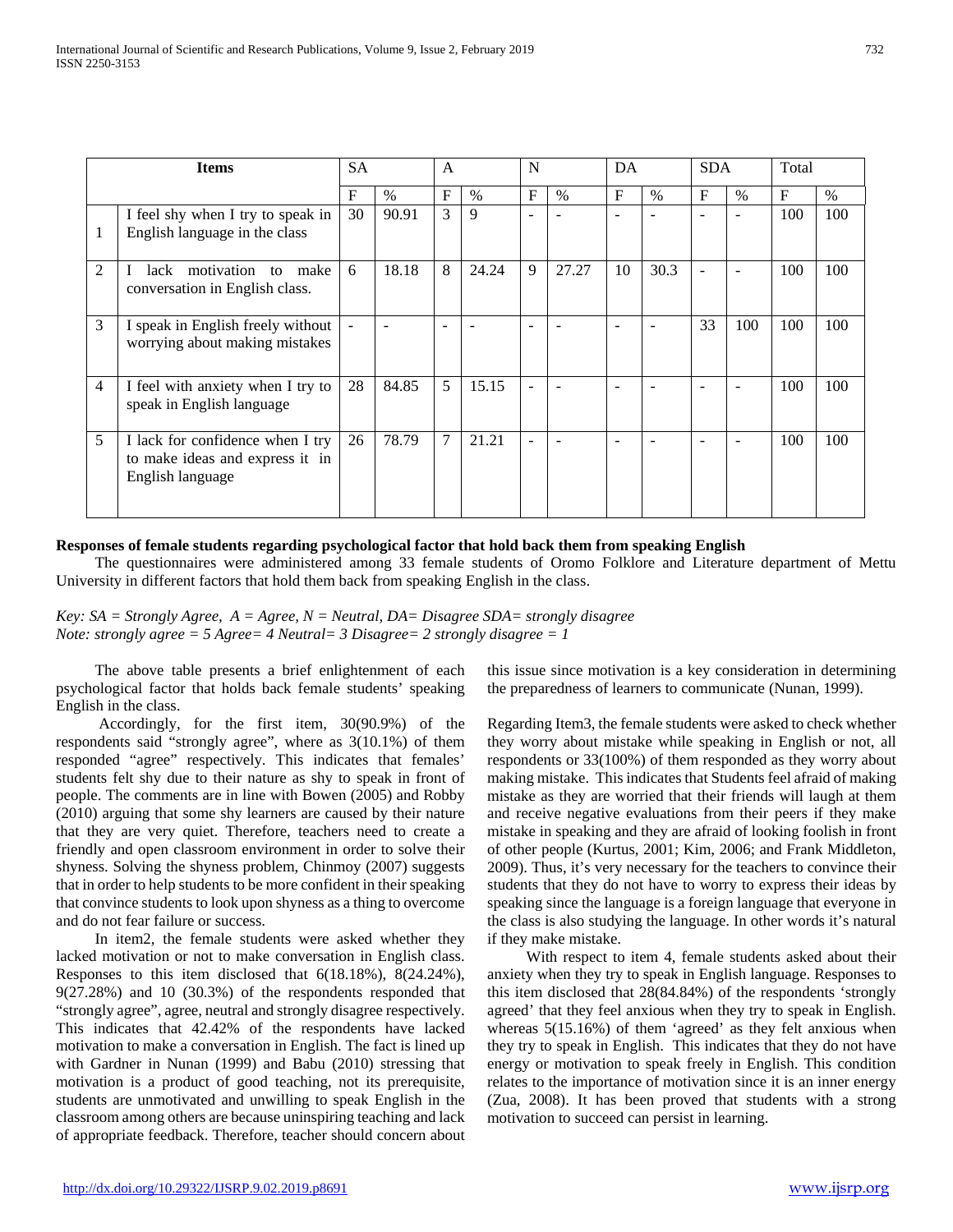Concerning item 5, 27(81.81%) and 6(18.19%) of them "strongly agreed" and "agreed" respectively. This shows that all of them have no confidence to speak in English in the class. In response to this idea, Kubo (2009) further adds that to build students' confidence to speak English, teachers can provide regular opportunities to practice proper pronunciation and intonation, and to converse freely, thus it will make students

experienced a greater sense of ability to speak English. Therefore teacher should create a comfortable atmosphere in which learners are encouraged to talk in English and are praised for talking. According to Schwarz (2005) the psychological factors are the factors that are commonly hold back the female students from speaking English in the class.

| <b>Items</b>                                                                                                          | <b>SA</b>                |                | $\mathbf{A}$   |               | N                        |                | <b>DA</b>    |                | <b>SDA</b>     |               | <b>Total</b> |               |
|-----------------------------------------------------------------------------------------------------------------------|--------------------------|----------------|----------------|---------------|--------------------------|----------------|--------------|----------------|----------------|---------------|--------------|---------------|
|                                                                                                                       | $\mathbf{F}$             | $\frac{0}{0}$  | $\mathbf F$    | $\frac{0}{0}$ | $\mathbf{F}$             | $\frac{0}{0}$  | $\mathbf{F}$ | $\frac{0}{0}$  | $\mathbf{F}$   | $\frac{0}{0}$ | $\mathbf{F}$ | $\frac{0}{0}$ |
| lack for vocabularies to<br>1<br>$\mathbf{I}$<br>express my ideas in English<br>language                              | 30                       | 90.<br>1       | $\mathcal{E}$  | 9.1           | L,                       |                | ÷,           |                | $\blacksquare$ | ä,            | 100          | 100           |
| I feel weak in understanding the<br>$\mathbf{2}$<br>pronunciation of English words.                                   | $\overline{2}$           | 6.1            | 28             | 84.8          | ÷,                       |                | 3            | 9.1            | ٠              |               | 100          | 100           |
| 3<br>I freely understand the English<br>grammar and use them freely to<br>speak in English.                           | $\blacksquare$           | $\blacksquare$ | ۰              |               | ٠                        |                | $\tau$       | 21.21          | 26             | 78.79         | 100          | 100           |
| I always prefer to use my native<br>4<br>language to express my ideas                                                 | 30                       | 90.<br>9       | 3              | 9.1           | $\overline{a}$           | $\sim$         | L,           | $\overline{a}$ | $\sim$         | ä,            | 100          | 100           |
| 5<br>always like to make a<br>$\mathbf I$<br>conversation with friends/peers<br>in English class                      | $\overline{\phantom{a}}$ | $\blacksquare$ | $\blacksquare$ | $\sim$        | $\overline{4}$           | 12.12          | 26           | 78.78          | $\overline{3}$ | 9.1           | 100          | 100           |
| I am not influenced by my<br>6<br>culture to speak in English in<br>front of the students and teacher<br>in the class | $\blacksquare$           | $\blacksquare$ | $\overline{7}$ | 21.2          | $\overline{\phantom{a}}$ | $\blacksquare$ | 24           | 72.7           | $\overline{2}$ | 6.1           | 100          | 100           |

*Key: SA= Strongly Agree, A= Agree, N= Neutral, DA= Disagree SDA= strongly disagree Note: strongly agree = 5 Agree= 4 Neutral= 3 Disagree= 2 strongly disagree = 1*

 This second research question was designed to examine whether linguistic factors and context factors hold back female students from speaking English or not

 With respect to lack of vocabulary, respondents 30(90.9%) and 3(9.1%) "Strongly agree and agree" respectively shared their ideas as they lack of vocabulary to express their ideas in English. This indicates that the majority of the respondents thought that the main problem of their inability to speak English was because of their fear of a limited vocabulary in which students could not describe the expression they would like, and they gave up speaking. This was clear with many of us. Because everybody really wants to talk with native speakers in English but when expressing their ideas they cannot find the correct word at that time. To this end, female students need to improve their vocabulary knowledge. Brown (1995) pointed people are created to created comprehensive utterance when they learn more vocabulary. So the more vocabularies students know, the more alternatives they have for conveying accurately what they mean in speaking and writing.

 With regard to weak in understanding the pronunciation of English words, 2(6.1%), 28(84.8%) and 3(9.1%) of female students replied strongly "agree, agree and disagree" respectively. This kind of factor made them weak in understanding English words' pronunciation which may lead them to speak English and found it difficult to pronounce English words in the class. It is stated that correct and clear pronunciations are important in language learning because good pronunciation makes the communication easier to understand (Dan, 2006 cited in Varasarin, 2007).

 A third item was developed whether female students freely understand the English grammar and use them freely to speak in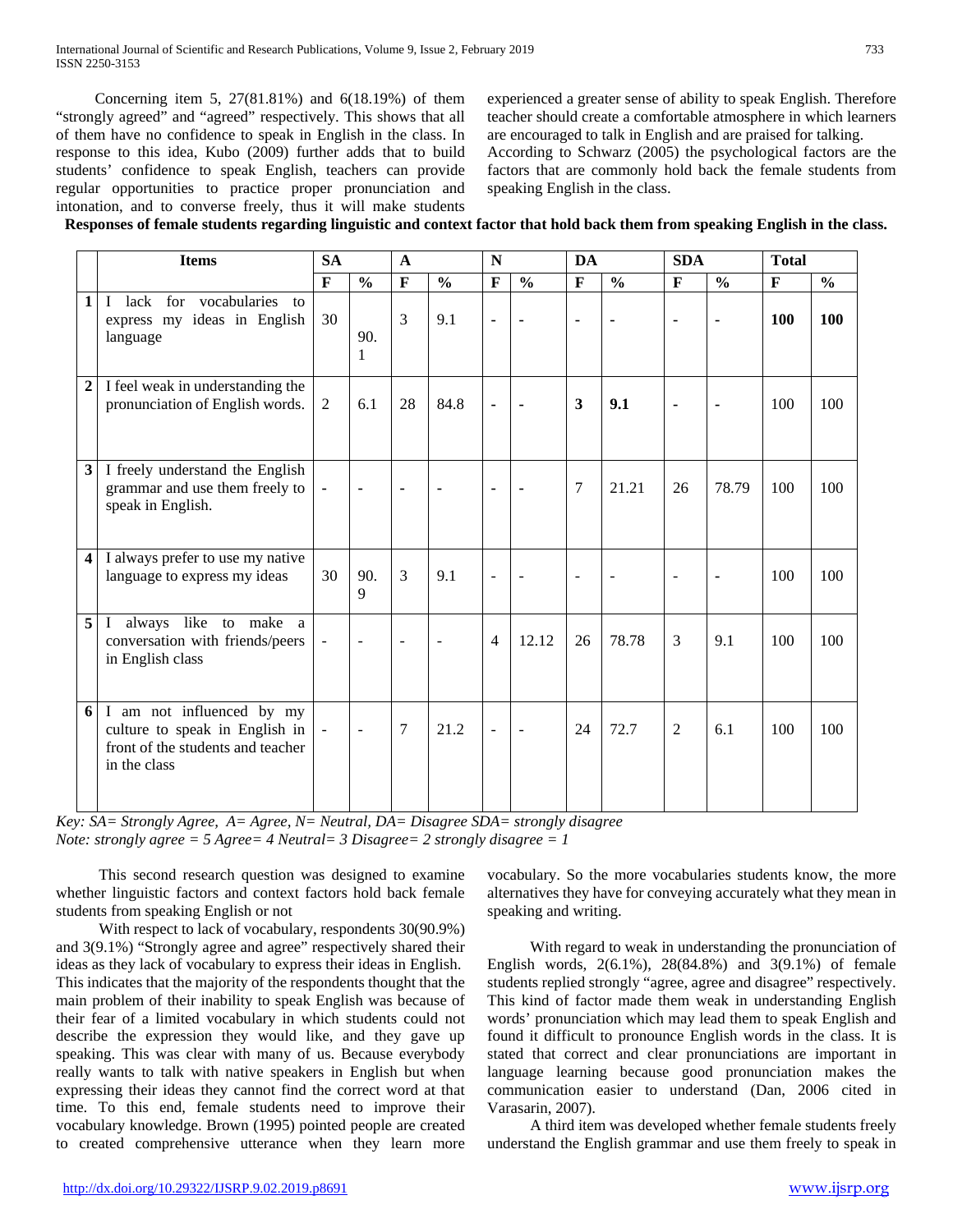English to express their ideas or not. In this item 7(21.21%) and 26 (78.79 %) responded that disagree, and strongly disagree respectively. This condition suggests that teacher's way of teaching grammar becomes necessary to be noticed since it will influence students' achievement in grammar competence (Harmer, 2001).

#### VII. ANALYSIS OF DATA OBTAINED THROUGH INTERVIEW

 Interviews were conducted with the two TEFL lecturers who taught the two courses (communicative and basic writing courses) selected to explore their views on the female students' English speaking in the class.

 Concerning the psychological factors that hold back female students from Speaking English, the interviewees were asked "do you think that female students are highly influenced by psychological factors to speak in English during your class"? Both interviewees answered that female students of Oromo Folklore and literature are highly influenced by those psychological factors (shyness, fear of mistakes, anxiety) that hold back them from speaking English in the class freely.

 Regarding the major the major factors that mainly hold back female students from speaking English in the class, both interviewees answered that even if the psychological factors, linguistic factors, cultural factors are common factors, the psychological factors are the major factors that hold back female students from speaking English in the class. Because Psychological factors are the mental factors that help or hold back students for making 'frame of mind' to perform things well. As argued by many theorists, fear of mistake becomes one of the main factors of students' reluctance to speak in English in the classroom (Robby, 2010).

 Regarding interview item number 3, the interviews were asked "how often do you use Oromo language to express your ideas for female students? Bothe interviewees answered some times. But the problem is the degree of using Afaan Oromo which may lead the learners to use their mother tongues while they are speaking English language. Because it is almost impossible to know when and how frequently to use students' first language; however, agree that the first language use to give brief explanations of grammar and lexis, as well as for explaining procedures and routines, can greatly facilitate the management of learning (Nunan ,1996).

 Concerning interview questions item number 4, the interviewees were asked whether they do have any attempts to make female students active participatory during speaking session. Accordingly both of them answered as they have attempted to motivate the female students in order to build their confidence and minimize their fear through building emotional bonds between students and teachers. The last interview question was "do you think that lack of English vocabulary hold back female students from speaking English freely"? Both of them answered "definitely" since lack of vocabulary was identified as a big source of student silence in oral English language classrooms. Additionally, the interviewees said the poor back ground knowledge of the female students in using the target language is also the major one.

# VIII. ANALYSIS OF CLASSROOM OBSERVATION

 Classroom observation was conducted to make out female students' participation in speaking activity done by the teachers. To scrutinize the female students' actual classroom participation in speaking English classes four observation sessions were made by the researchers for the period of one month. It was observed that female students' were held back by psychological factors, linguistic factors and context factors.

 The data from observation in general indicated that all Oromo Folklore and Literature female students were hold back from speaking English due to psychological factors, linguistic factors and cultural factors. This can be seen from the fact that all female students who were not free to speak English in class due to the above factors.

 The researchers also observed that female students have got no confidence in English speaking; they always preferred to speak in mother tongue or they rather remain silent and show passive participation in class when they are invited to speak. And their` speaking performance mostly does not exceed the word level and in the best cases it takes the form of short sentences which lack accuracy and fluency.

 The Oromo Folklore and Literature department of female students did not show initiative to ask question or to respond to the teachers' questions due to psychological factors which includes shyness, fear of making mistakes, anxiety, lack of confidence, linguistics factors which include lack of vocabularies, lack of understanding of grammatical competence and incorrect pronunciation (Smith 2011; Huyen and Nga 2003; Savage et al, 2010; Foppoli, 2009; Liu 2007). Those factors, as those theorists argue, hold back students from actively speaking in English class.

# IX. CONCLUSIONS

 The result of the study revealed that all female respondents of Oromoo Folklore and Literature department at Mettu University were submissive due to the factors that hold them back from speaking English in the class. Even if speaking is not merely uttering words and sentences through the mouth, but it is more a matter of expressing or stating the message of communication through words and sentences, definitely factors that are related to psychological factors, linguistic factors, and cultural background factors made them unable to develop and make use of their speaking ability. Thus, the female students were deficient in the process of building and sharing meaning through the use of verbal and non-verbal symbols, in a variety of contexts.

#### **REFERENCES**

- [1] Babu, Ramesh. (2010). Teaching Spoken English for Non-native Students: Problems, Solutions and Techniques Bowen, Tim, (2005), Methodology: Shy Students; An Article Offering Suggestions And Advice On Teaching Shy Students.
- [2] Brown H. (2001). Teaching by Principles: An Interactive Approach to Language Pedagogy. (2nd edition). New York: Longman, Inc.
- [3] Chinmoy (2007). How to Overcome Shyness.
- [4] Foppoli, Julio. (2009). Is Grammar Really Important for a Second Language Learner?